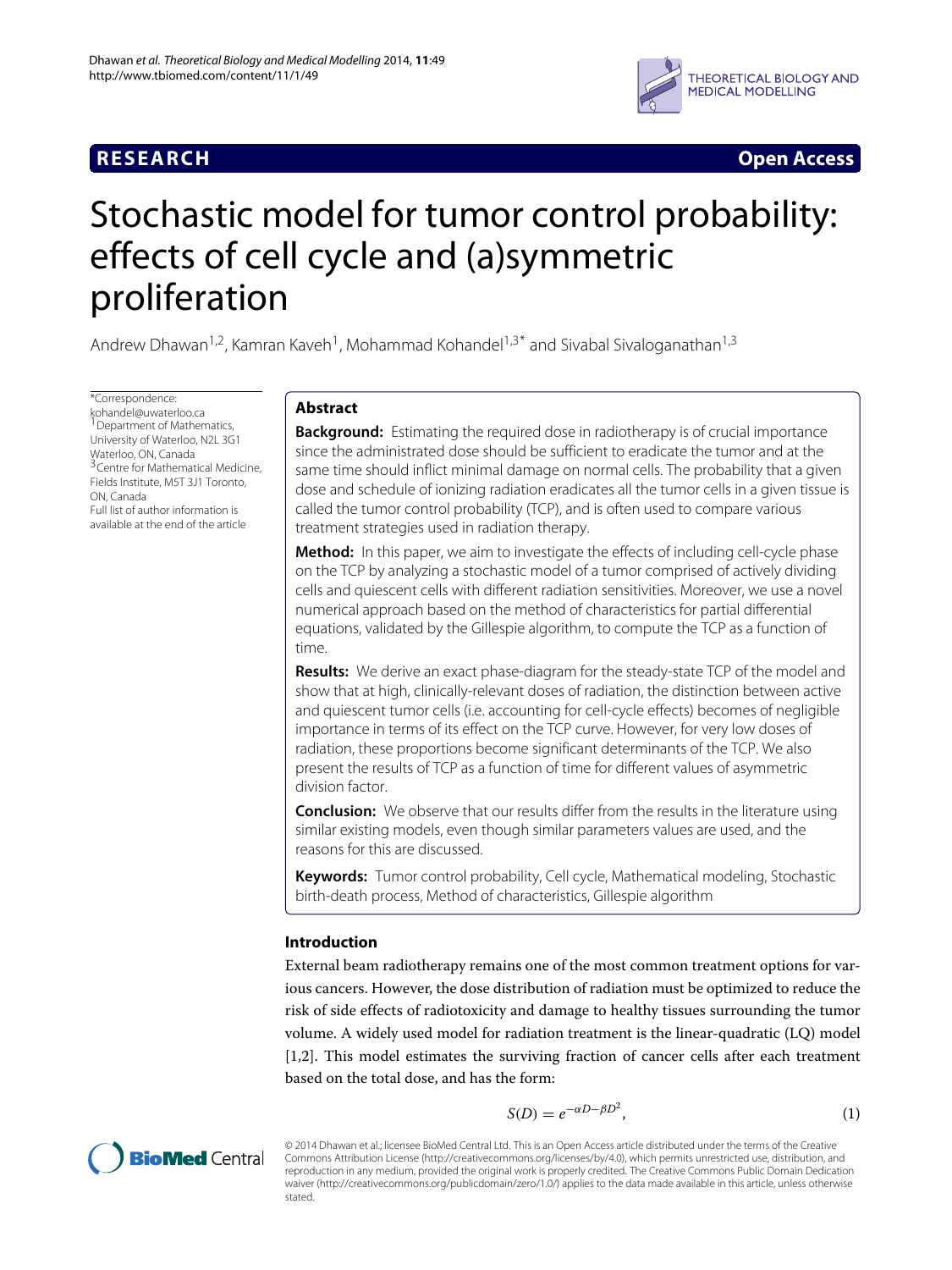where  $\alpha$  and  $\beta$  are sensitivity parameters (which depend on the tissue and the type of the applied beam) and *D* is the total dose delivered during the radiation treatment. To include stochastic effects, a binomial or Poisson model has been used to describe the random variable representing the number of surviving cells after a treatment, centered upon a mean value determined by the linear-quadratic model of cell survival (see, for example, [\[3,](#page-11-2)[4\]](#page-11-3)). An iterated birth and death process has been also suggested as a model of radiation cell survival [\[5\]](#page-11-4). A related quantity of interest is the tumor control probability (TCP) which is the extinction probability of the clonogenic cell population after radiation therapy. A model for the TCP accounting for cell proliferation dynamics was suggested by [\[6\]](#page-11-5). Their model is a birth-death process for the probability distribution function of the tumor cells,  $p_n(t)$ , and the corresponding master equation of such a birth-death model is:

<span id="page-1-0"></span>
$$
\frac{dp_n(t)}{dt} = \lambda(n-1)p_{n-1}(t) + \zeta(n+1)p_{n+1}(t) - (\lambda + \zeta)np_n(t),
$$
\n(2)

where λ and ζ are the birth and death rates, respectively, and *n* is the population of tumor cells. The effect of radiation is reflected as a time-dependent part in the death rate,  $\zeta = \zeta_0 + h(t)$ , where  $h(t)$  is known as the hazard function and is related to the radiosensitivity parameters  $\alpha$  and  $\beta$  through the LQ model (Eq. [1\)](#page-0-0). From Eq. [2,](#page-1-0) Zaider and Minerbo were able to calculate the extinction probability,  $p_0(t)$ , as a function of time and dose fractions (which is encoded in the form of *h*(*t*)). Thus, in their model, the TCP is given by:

$$
\text{TCP}(t) = \left[1 - \frac{S(t)e^{(\lambda - \zeta)t}}{1 + \lambda S(t)e^{(\lambda - \zeta)t} \int_0^t dz(S(z) \exp{(\lambda - \zeta)z})^{-1}}\right]^{n_0}
$$
(3)

where  $n_0$  is the initial number of tumor cells and  $S(t)$  is the exponential of the integral of the hazard function:

$$
S(t) = \exp \int_0^t h(z)dz,
$$
  
\n
$$
h(D) = (\alpha + 2\beta D) \frac{dD}{dt},
$$
\n(4)

with  $D(t)$  being the dose in Gy delivered until time  $t$  and its time derivative representing dose rate (Gy/day).

Paper [\[7\]](#page-11-6) expanded this approach to include the effect of cell cycle sensitivity in the TCP. They considered a two-compartment model for the active (*M*, *G*1, *S*, and *G*<sup>2</sup> phases) and the quiescent (*G*<sup>0</sup> phase) cells (see also [\[8\]](#page-12-0)). The radio-sensitivity of resting cells and active cells are significantly different; the radio-sensitivity is typically much higher for actively proliferating cells [\[9\]](#page-12-1). This model was discussed both deterministically and stochastically in [\[7\]](#page-11-6), but the stochastic master equation is solved under the assumption that the joint probability distribution function of two populations,  $p_{n_a,n_a}$ , can be written in a factorized form as if the two random variables  $n_a$  and  $n_q$  are independent. However, this is clearly not true for small tumor populations, as pointed out by [\[10\]](#page-12-2). Small tumor populations can arise from a number of possible clinically relevant scenarios; for example, this would be the case for adjuvant radiation applied after surgery or chemotherapy, irradiation of micrometastases, as well as at the final stages of radiation therapy, when the tumor has shrunk to a few milimeters in size. Thus, as one approaches the limit of small tumor cell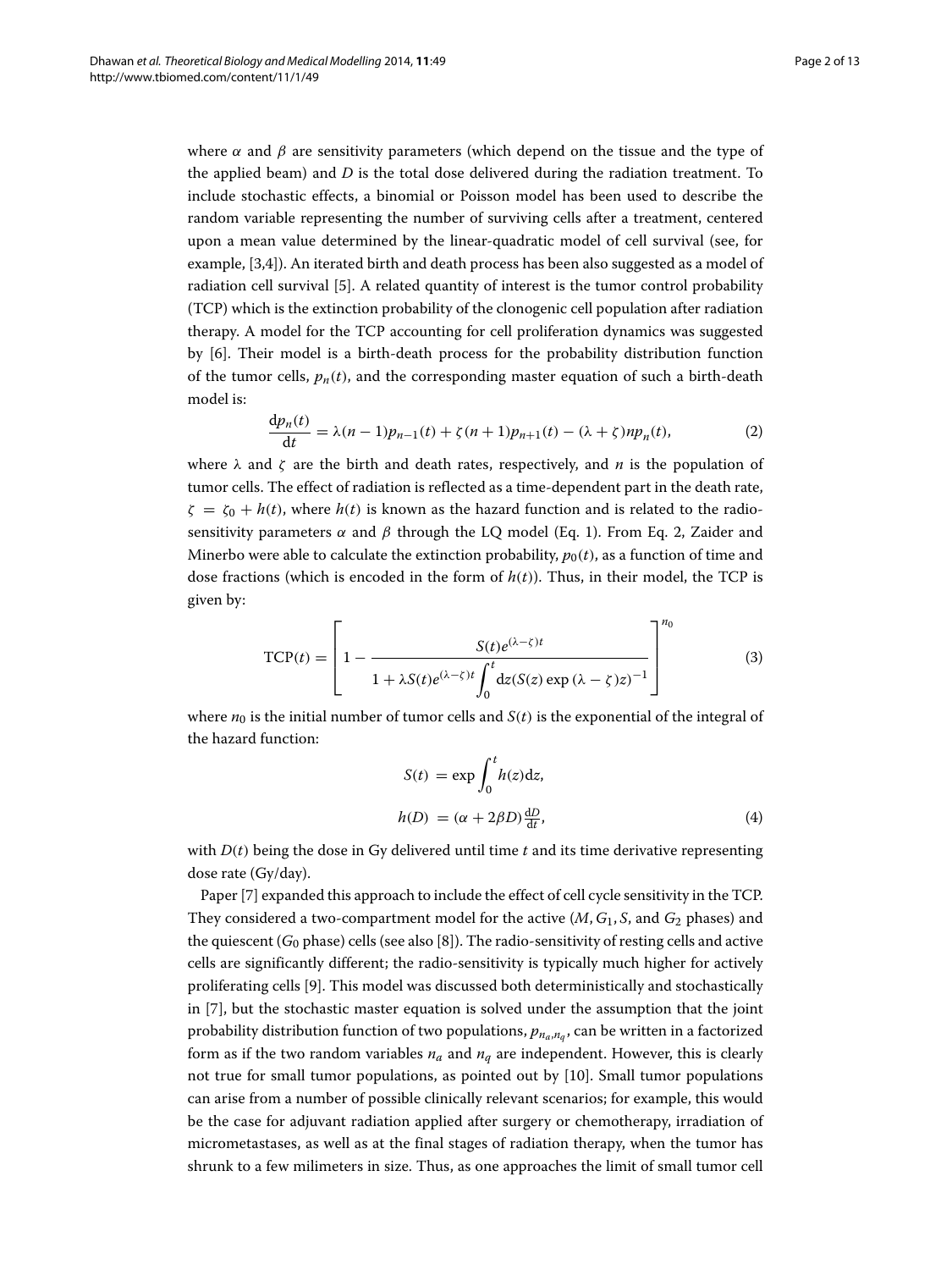populations, a proper stochastic approach is needed to estimate the extinction probability, i.e. the TCP. Moreover, in previous cell cycle models of the TCP [\[7,](#page-11-6)[10\]](#page-12-2), it is assumed that the proliferation is such that upon each cell division the daughter cells go into the *G*<sup>0</sup> (quiescent) state soon thereafter. In the following, we consider a more general situation where there is a probability *f* , such that one of the daughter cells goes into the resting phase upon division [\[11\]](#page-12-3); the master equation is again solved with the same assumption of independent random variables for the subpopulations of cells which breaks down in the key limit of small cell populations. In the following, we investigate thoroughly the TCP for such a model throughout the range of pertinent parameter values and plot a phase diagram of the model using a generating function method (see Section ['Stochastic two](#page-2-0)[compartment model with \(a\)symmetric proliferation'](#page-2-0)). In Section ['Numerical solutions:](#page-5-0) [final-value method'](#page-5-0), we solve the differential equation for a probability generating function for the number of tumor cells using a novel final-value method of characteristics and in Section ['Gillespie solution'](#page-7-0) we validate this with a Gillespie algorithm solution of the master equation.

#### <span id="page-2-2"></span>**Stochastic two-compartment model with (a)symmetric proliferation**

<span id="page-2-0"></span>Here we consider a two compartment model of active cells (A) and quiescent cells (Q), with the following dynamics: active cells can divide into either: (1) two quiescent cells or (2) one quiescent and one active, or (3) two active cells; assuming each active offspring is born with probability  $f$  and each quiescent with probability 1  $-f$  while the proliferation rate for active cells is  $\mu$ . Note also that quiescent cells may, after a certain time, move from the *G*<sup>0</sup> to the *G*<sup>1</sup> phase of the cell cycle, and thereby become active. We assume this happens at a constant rate  $\gamma$ . Death rates for the cells in the active and quiescent compartments are denoted by  $\Gamma_a$  and  $\Gamma_a$ , respectively:

<span id="page-2-1"></span>
$$
A \rightarrow A + A: \quad \mu f^{2}
$$
\n
$$
A \rightarrow A + Q: \quad 2\mu f(1 - f)
$$
\n
$$
A \rightarrow Q + Q: \quad \mu (1 - f)^{2}
$$
\n
$$
Q \rightarrow A: \quad \gamma
$$
\n
$$
A \rightarrow \varnothing: \quad \Gamma_{a}
$$
\n
$$
Q \rightarrow \varnothing: \quad \Gamma_{q}.
$$
\n(5)

The deterministic ordinary differential equations (ODEs) for the above dynamics are given by:

$$
\frac{dn_a}{dt} = \mu f^2 n_a + \gamma n_q - \Gamma_a(t) n_a,
$$
  
\n
$$
\frac{dn_q}{dt} = 2(1 - f)(1 + f)\mu n_a - \gamma n_q - \Gamma_q(t) n_q,
$$
\n(6)

where  $n_a$  and  $n_q$  are the population of the active and quiescent compartments. The death rates of active and quiescent cells,  $\Gamma_a(t)$  and  $\Gamma_q(t)$ , are dose-dependent through the LQ formula (Eq. [1\)](#page-0-0) and the given radiation protocol. Similarly, we can determine the stochastic dynamics of the model Eq. [5](#page-2-1) as follows. Denoting the joint probability distribution of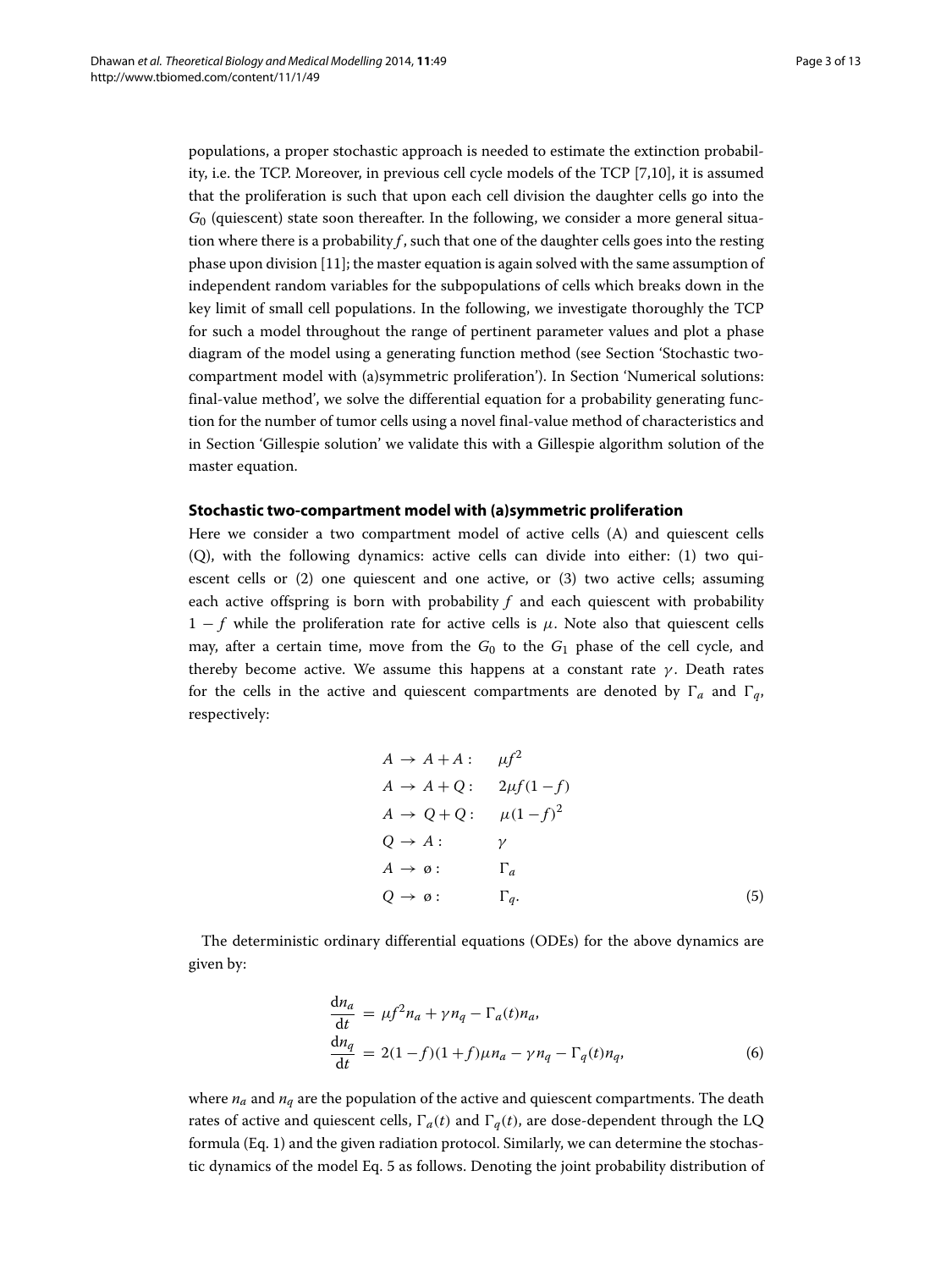having a population of  $n_a$  active cells and  $n_a$  of quiescent cells at time *t* by  $p_{n_a,n_a}(t)$ , the master equation then reads,

<span id="page-3-0"></span>
$$
\frac{dp_{n_a,n_q}(t)}{dt} = \mu f^2(n_a - 1)p_{n_a-1,n_q}(t) + 2\mu f(1 - f)n_a p_{n_a,n_{q-1}}(t) \n+ \mu (1 - f)^2(n_a + 1)p_{n_a+1,n_q-2}(t) + \gamma (n_q + 1)p_{n_a-1,n_q+1}(t) \n+ \Gamma_a(n_a + 1)p_{n_a+1,n_q}(t) + \Gamma_q(n_q + 1)p_{n_a,n_q+1}(t) \n- (\Gamma_a + \mu) n_a p_{n_a,n_q}(t) - (\Gamma_q + \gamma) n_q p_{n_a,n_q}(t).
$$
\n(7)

The model in [\[7\]](#page-11-6) and [\[10\]](#page-12-2) corresponds to  $f = 0$  in Eq. [7,](#page-3-0) while the Zaider and Minerbo model [\[6\]](#page-11-5) corresponds to  $f = 1$ . We define the probability generating function for the joint probability distribution,  $p_{n_a,n_a}$ ,

<span id="page-3-1"></span>
$$
V(a,q,t) = \sum_{n_a,n_q \ge 0} p_{n_a,n_q}(t) a^{n_a} q^{n_q}.
$$
 (8)

Using Eq. [7](#page-3-0) and Eq. [8,](#page-3-1) we obtain the following partial differential equation (PDE) for  $V(a, q, t)$ :

<span id="page-3-2"></span>
$$
\frac{\partial V}{\partial t} = \left[ \mu f^2 \cdot a^2 + 2\mu f (1 - f) \cdot aq + \mu (1 - f)^2 \cdot q^2 - (\Gamma_a + \mu)a + \Gamma_a \right] \frac{\partial V}{\partial a}
$$

$$
+ \left[ \gamma \cdot a - (\Gamma_q + \gamma)q + \Gamma_q \right] \frac{\partial V}{\partial q}.
$$
(9)

Taking  $n_{a,0}$  and  $n_{q,0}$  to be the initial numbers of active and quiescent cells, respectively, we have the initial condition  $V(a, q, 0) = a^{n_{a,0}}q^{n_{q,0}}$  and the boundary condition  $V(1, 1, t) = 1$ , where the boundary condition comes from the definition of the generating function.

The TCP is defined as the extinction probability of the tumor cells after radiation therapy, i.e.  $TCP(t) = p_{n_a=0,n_a=0}(t) = V(0,0,t)$ . In the steady state,  $TCP(\infty) =$  $\lim_{t\to\infty} V(0, 0, t)$ . In the case of a constant radiation dose, we can find an analytical solution that relates TCP to all the parameters appearing in the model, especially the values of the death rates,  $\Gamma_a$  and  $\Gamma_a$ . In the limit of a large - but finite - total number of cells *N*, we expect the steady state of the system to have two absorbing states of either zero population of either active or quiescent cells or both populations together reaching their maximum limits,  $N_a$  and  $N_q$  ( $N_{a,q} \gg 1$ ). This means that in the steady state, the form of the generating function  $V(a, q, t \rightarrow \infty)$  is:

$$
V(a^*, q^*) = A + B (a^*)^{N_a} (q^*)^{N_q}.
$$
 (10)

The first term indicates that there is a non-zero probability for either population to become extinct and the second term is indicative of the possibility that eventually one or both populations reach large population limits - details to be determined by the values of *Na* and *Nq*. The coefficients *A* and *B* are the extinction and survival probabilities of the dynamical system, respectively, while *q*∗ and *a*∗ are the fixed points of Eq. [9,](#page-3-2) which satisfy the following relations:

$$
0 = \gamma a^* + \Gamma_q - (\Gamma_q + \gamma) q^*
$$
  
\n
$$
0 = \mu \left( f a^* + (1 - f) q^* \right)^2 - (\Gamma_a + \mu) a^* + \Gamma_a.
$$
\n(11)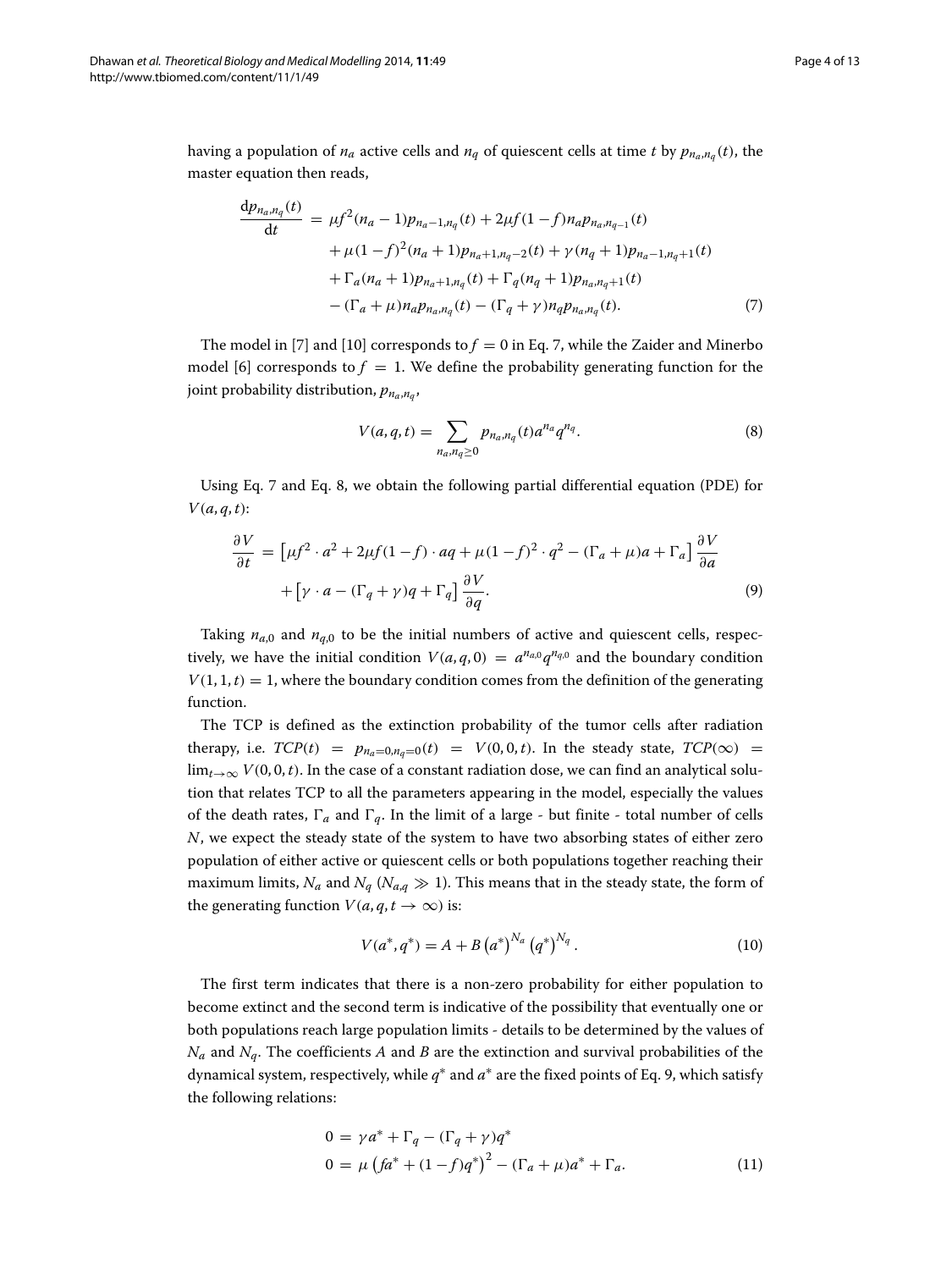One fixed point is (1, 1), and the non-trivial solutions for  $a^*$  and  $q^*$  are:

$$
q^* = \frac{\gamma a^* + \Gamma_q}{\Gamma_q + \gamma},
$$
  
\n
$$
a^* = \frac{-c_2 \pm \sqrt{c_2^2 - 4c_1 c_3}}{2c_1},
$$
\n(12)

where the coefficients  $c_1$ ,  $c_2$ , and  $c_3$  are defined as

$$
c_1 = \frac{\mu}{(\Gamma_q + \gamma)^2} \left[ f \cdot (\Gamma_q + \gamma) + (1 - f)\gamma \right]^2,
$$
  
\n
$$
c_2 = \frac{2\mu \Gamma_q (1 - f)}{(\Gamma_q + \gamma)^2} \left[ f \cdot (\Gamma_q + \gamma) + (1 - f)\gamma \right] - (\Gamma_a + \mu),
$$
  
\n
$$
c_3 = \frac{\mu (1 - f)^2 \Gamma_q^2}{(\Gamma_q + \gamma)^2} + \Gamma_a.
$$
\n(13)

Using the initial and boundary conditions mentioned above, we can obtain the values of *A* and *B*. We are interested in the value of *A*, which is the extinction probability in the long run. This is the TCP in the steady state (TCP $_{\infty}$ ):

$$
TCP_{\infty} = (a^*)^{n_a,0} (q^*)^{n_q,0}.
$$
 (14)

In parameter space, the phase boundary can be defined in the parameter space in terms of the model parameters such as  $\Gamma_{a,q}$ ,  $\gamma$ , and  $\mu$ , when these parameters are such that  $(a^*, q^*) = (1, 1)$ . For the region of the phase diagram where  $TCP_\infty = 0$ , the  $(a^*, q^*)$  fixed point is attractive while the  $(1, 1)$  fixed point is a saddle-point. As the parameters such as death rates  $\Gamma_{a,q}$  increase, one moves into the TCP<sub>∞</sub> = 1 regime where now the fixedpoint  $(a^*, q^*)$  vanishes and the only fixed point is  $(1, 1)$  which is globally attractive. The phase boundary for variable death rates is plotted in Figure [1.](#page-5-1) To provide a comparison between the results of [\[7\]](#page-11-6), we use identical parameter values, namely a constant radiation dose rate of 2.75 Gy/day, and the division rate  $\mu$  and the conversion rate  $\gamma$  were taken to be 0.065 day<sup>-1</sup> [\[12\]](#page-12-4) and 0.047 day<sup>-1</sup> [\[13\]](#page-12-5), respectively. Death rates, which were effectively derived from a limit of the LQ model, are given by:  $\Gamma_q = 0.4$ /Day and  $\Gamma_q = 1.5$ /Day. The death rates were derived by using the dose-dependent survival fraction given by the LQ model, creating a hazard function from that, and substituting in values for the radiosensitivity parameters  $\alpha_a = 0.487 \text{Gy}^{-1}$ ,  $\alpha_q = 0.155 \text{Gy}^{-1}$ ,  $\beta_a = \beta_q = 0.055 \text{Gy}^{-2}$ taken from  $[9]$ , where the subscript  $a$  or  $q$  indicates active cells or quiescent cells, respsectively. Also, note that a constant radiation dose is not necessarily a clinical possibility for treatment, but is used in order to facilitate direct comparison with the results of [\[7\]](#page-11-6).

Our plots in Figure [1](#page-5-1) for the phase boundary between  $TCP = 0$  and  $TCP = 1.0$  regimes show the interesting evolution of the two regimes of the one-compartment model of [\[6\]](#page-11-5) into the two-compartment model of [\[7\]](#page-11-6). It can be noted that the two ends of the phase boundary at the  $\Gamma_a$ -axis and  $\Gamma_a$ -axis are in fact  $\mu$  and  $\gamma$  for the fully two-compartment model  $(f = 0)$ , i.e. the values for the cutoff death rates are determined by the proliferation and conversion potentials  $\mu$  and  $\gamma$ . For values of  $\Gamma_{a,q}$ 's in these regions one expects to get an unsuccessful therapy or  $TCP_\infty = 0$ . The implication of this is the fact that the values of  $\Gamma_{a,q}$  estimated for real irradiation protocols lie deep inside the TCP<sub>∞</sub> = 1 phase for all the values of the asymmetric proliferation factor, *f* , and thus the division of the population into different compartments based on the cell-cycle has a negligible effect on the TCP,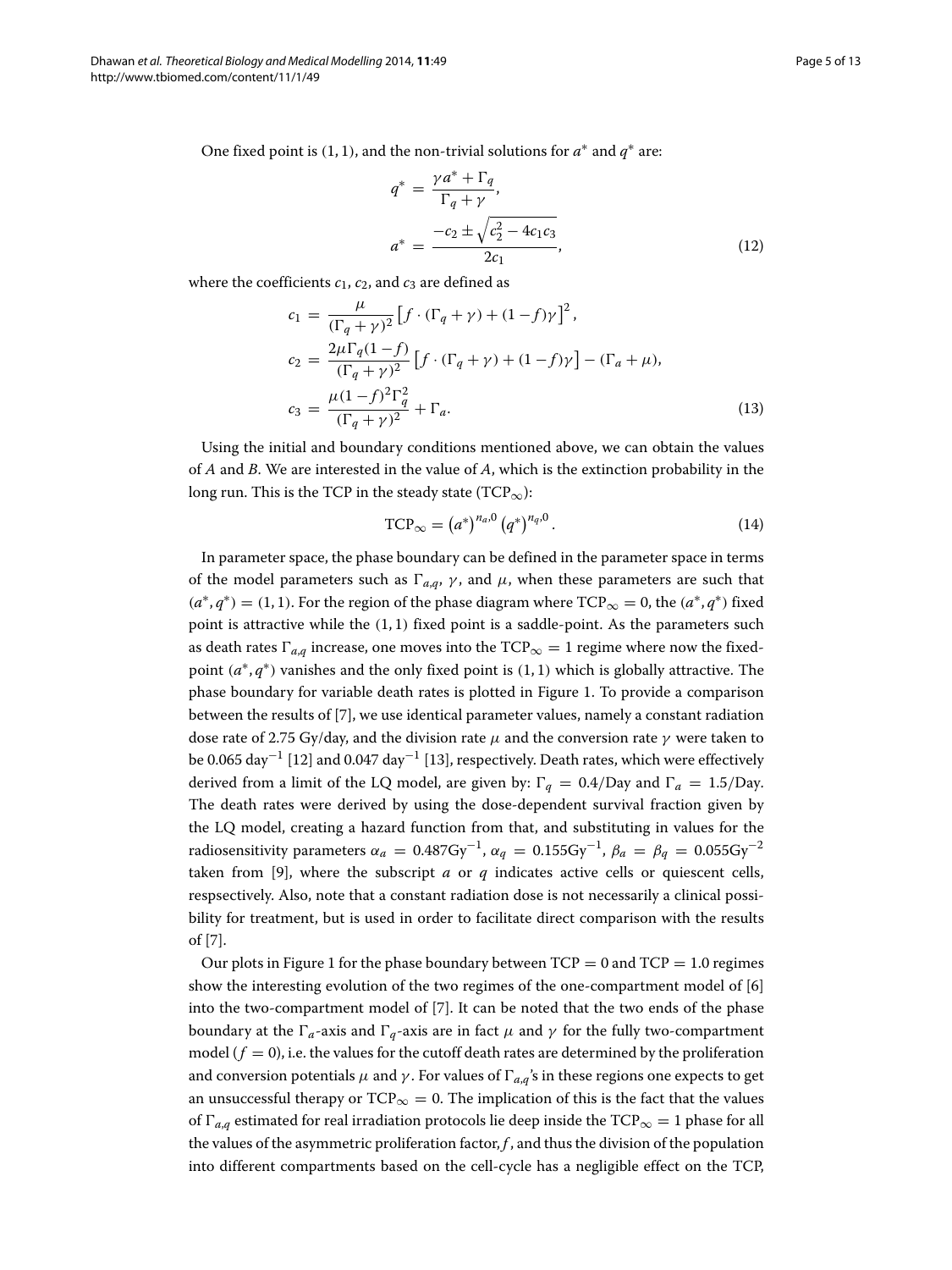

<span id="page-5-1"></span>given that the single and two compartment models utilize identical parameters. That is, given a real treatment schedule, the effect of *f* on the TCP curve itself becomes negligible.

We have also plotted the phase boundary for  $TCP_\infty = 0, 1$  for different values of the division and conversion rates  $\mu$  and  $\gamma$  in Figure [2.](#page-6-0) A similar evolution between a one-compartment and two-compartment model can be observed in this case. The phase boundaries for the  $TCP = 0$  and  $TCP = 1$  regimes can be used to determine a crude cutoff dose below which treatments will not work, and above which treatments will work in finite time. However, we note that for clinical treatments, parameter values must be deep inside the  $TCP = 1$  regime to succeed within a reasonable timescale. In the next two sections we will focus on the time-dependence of the TCP via two different approaches.

## **Numerical solutions: final-value method**

<span id="page-5-0"></span>In the previous section, we discussed the steady-state behavior and the fixed points of Eq. [9.](#page-3-2) In this section, we derive the time dependence of the TCP as it approaches unity for a given radiation protocol. Solving (Eq. [9\)](#page-3-2), i.e. the PDE for the generating function, with a combination of initial and boundary conditions is a difficult task. We approach the problem by a novel application of the method of characteristics. Consider a PDE of the form:

$$
\frac{dV}{dt} = \frac{\partial V}{\partial x_1} f_{x_1}(x_1, \cdots, x_n, t) + \cdots + \frac{\partial V}{\partial x_n} f_{x_n}(x_1, \cdots, x_n, t). \tag{15}
$$

Recall that the method of characteristics relies upon finding a set of characteristic curves  $t(s)$ ,  $x_1(s)$ ,  $\cdots$ ,  $x_n(s)$  such that  $f(s) = V(x_1(s), x_2(s), \cdots, x_n(s), t(s))$  is a constant. Then, by the chain rule:

$$
\frac{df}{ds} = \frac{\partial V}{\partial x_1} \frac{dx_1}{ds} + \frac{\partial V}{\partial x_2} \frac{dx_2}{ds} + \dots + \frac{\partial V}{\partial x_n} \frac{dx_n}{ds} + \frac{\partial V}{\partial t} \frac{dt}{ds} = 0.
$$
 (16)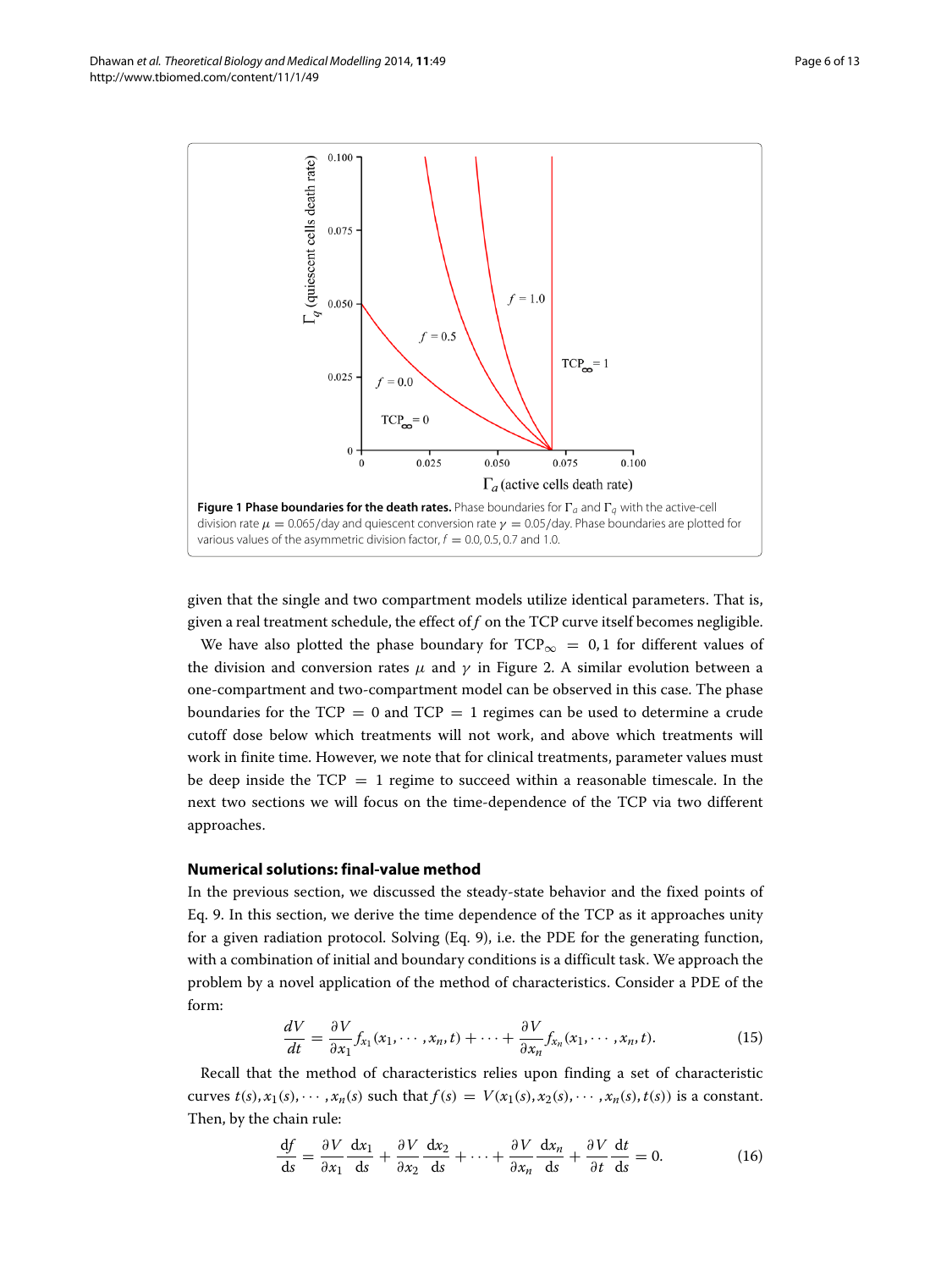

<span id="page-6-0"></span>By comparing the form of this differential equation with the form of the equation we wish to solve, we observe that to find these characteristic curves, the following set of ordinary differential equations must be solved:

$$
\frac{dx_1}{ds} = f_{x_1}(x_1(s), x_2(s), \cdots, x_n(s), t(s))
$$
  
\n
$$
\frac{dx_2}{ds} = f_{x_2}(x_1(s), x_2(s), \cdots, x_n(s), t(s))
$$
  
\n
$$
\vdots
$$
  
\n
$$
\frac{dx_n}{ds} = f_{x_n}(x_1(s), x_2(s), \cdots, x_n(s), t(s))
$$
  
\n
$$
\frac{dt}{ds} = -1.
$$

Note that we constrain  $t(0) = 0$ , so that the initial conditions of the system can be used in the calculation of  $f(0)$ . The last equation in the system, given the initial condition  $t(0) = 0$ , can be solved. Thus we obtain the following system:

<span id="page-6-1"></span>
$$
\frac{dx_1}{dt} = f_{x_1}(x_1(t), x_2(t), \cdots, x_n(t), t)
$$
\n
$$
\frac{dx_2}{dt} = f_{x_2}(x_1(t), x_2(t), \cdots, x_n(t), t)
$$
\n
$$
\vdots
$$
\n
$$
\frac{dx_n}{dt} = f_{x_n}(x_1(t), x_2(t), \cdots, x_n(t), t).
$$
\n(17)

We also notice that for this particular set of characteristic curves,

$$
f(s) = V(x_1(s), x_2(s), \cdots, x_n(s), t(s)) = f(0)
$$
  
=  $V(x_1(0), x_2(0), \cdots, x_n(0), 0).$  (18)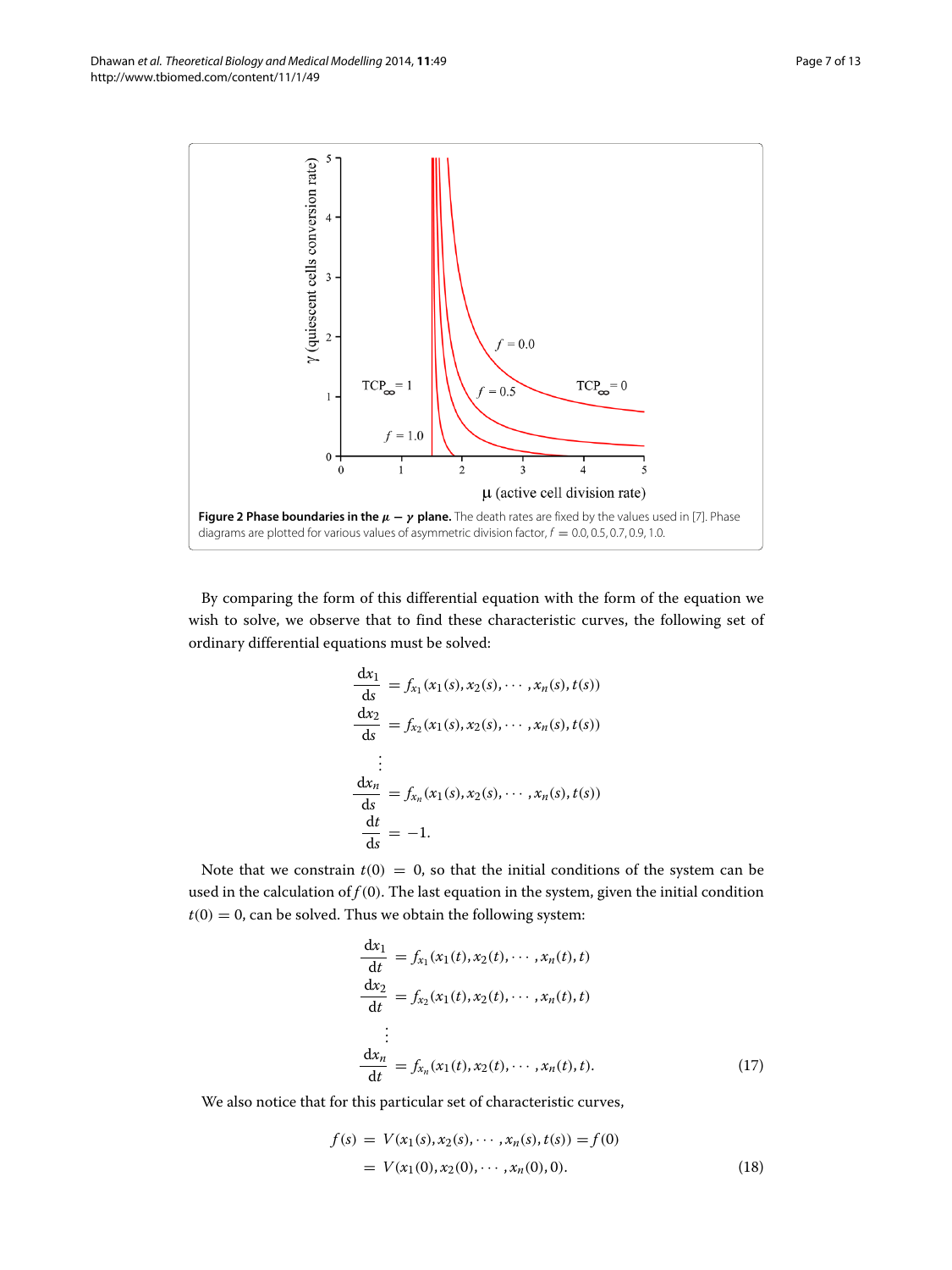We define  $f_0$  as the function relating the initial values of the characteristic functions to the initial conditions for the PDE. From the given initial condition for our PDE, we have

$$
V(x_1(0), x_2(0), \cdots, x_n(0), 0) = f_0(x_1(0), x_2(0), \cdots, x_n(0)).
$$
\n(19)

This gives  $f(s) = f_0(x_1(0), x_2(0), \dots, x_n(0)).$ 

Recall that we are only interested in the function  $g(t) = V(0, \dots, 0, t)$ , and not the entire solution to the PDE since  $g(t)$  represents the extinction probability of the tumor at the time *t*, which is exactly the TCP. Thus, to compute *g* at a fixed  $t = t^*$ , the only characteristic curve that needs to be considered is such as  $x_1(t^*) = x_2(t^*) = \cdots$  $x_n(t^*) = 0$ . We denote these characteristic curves  $\bar{x}_1, \bar{x}_2, \cdots, \bar{x}_n$ . Moreover, based on the above discussion, we observe that

$$
g(t^*) = f_0(\bar{x}_1(0), \bar{x}_2(0), \cdots, \bar{x}_n(0)).
$$
\n(20)

The values  $\bar{x}_i(0)$  are determined by the set of ODEs in [\(17\)](#page-6-1), with the final value condition that  $x_1(t^*) = x_2(t^*) = \cdots = x_n(t^*) = 0$ . Thus, to obtain  $g(t)$ , at any set of time points, the final value problem must be solved independently to obtain the initial values of the characteristic curve, which must then be substituted into the initial condition for the PDE.

We note that taking  $t \rightarrow t^* - t$  will transform the aforementioned final value problem into an initial value problem, where the desired values become  $\bar{x}_i(t^*)$ . In this case, notice that the computation of the function  $g(t)$  can be *vastly* simplified if the functions  $f_i(x_1(t), x_2(t), \dots, x_n(t), t)$  do not depend explicitly on *t*. That is, if  $f_i(x_1(t), x_2(t), \dots, x_n(t), t) = f_i(x_1, x_2, \dots, x_n)$ , then observe that for every  $t^*$ , the set of ODEs that must be solved is the same, and all have the same initial condition that  $\bar{x}_i = 0$ . Thus, in this case, computation of the function  $g(t)$  can be done for all  $t$  in a given interval, by solving the set of coupled ODEs *once*. If this simplification cannot be made, then the method will still solve the PDE, but for each time point, the set of ODEs that must be solved will be different.

# <span id="page-7-0"></span>**Gillespie solution**

In order to simulate the stochastic process representing the cellular dynamics within the model framework, Gillespie's algorithm for stochastic simulation was implemented. This algorithm simulates one realization of the time evolution of the system by first computing propensities for the events that can occur at any time step (i.e. the set of cell births/deaths in the above model). Subsequently, the time before the next event occurs is computed via an exponential distribution, and the event that occurs at this time step is chosen by a distribution weighted by the total propensity of all events (i.e. the likelihood that any reaction would occur). Thus, the events occur individually, with a likelihood proportional to their individual propensity, and the times between the individual events is based on an exponential distribution of waiting times, weighted by the total propensity of all events. Each simulation describes one specific time course for the system. This is then repeated a large number of times, typically  $10<sup>5</sup>$  in our simulations, and for each, an indicator function known as the treatment success indicator is defined:  $TS_i(t) = 1$  if at time *t*, the tumor is controlled (i.e. there are zero cells remaining), and 0 otherwise. Then, after *M* such simulations, the TCP function is defined to be:

$$
TCP(t) = \frac{1}{M} \sum_{i=1}^{M} TS_i(t).
$$
 (21)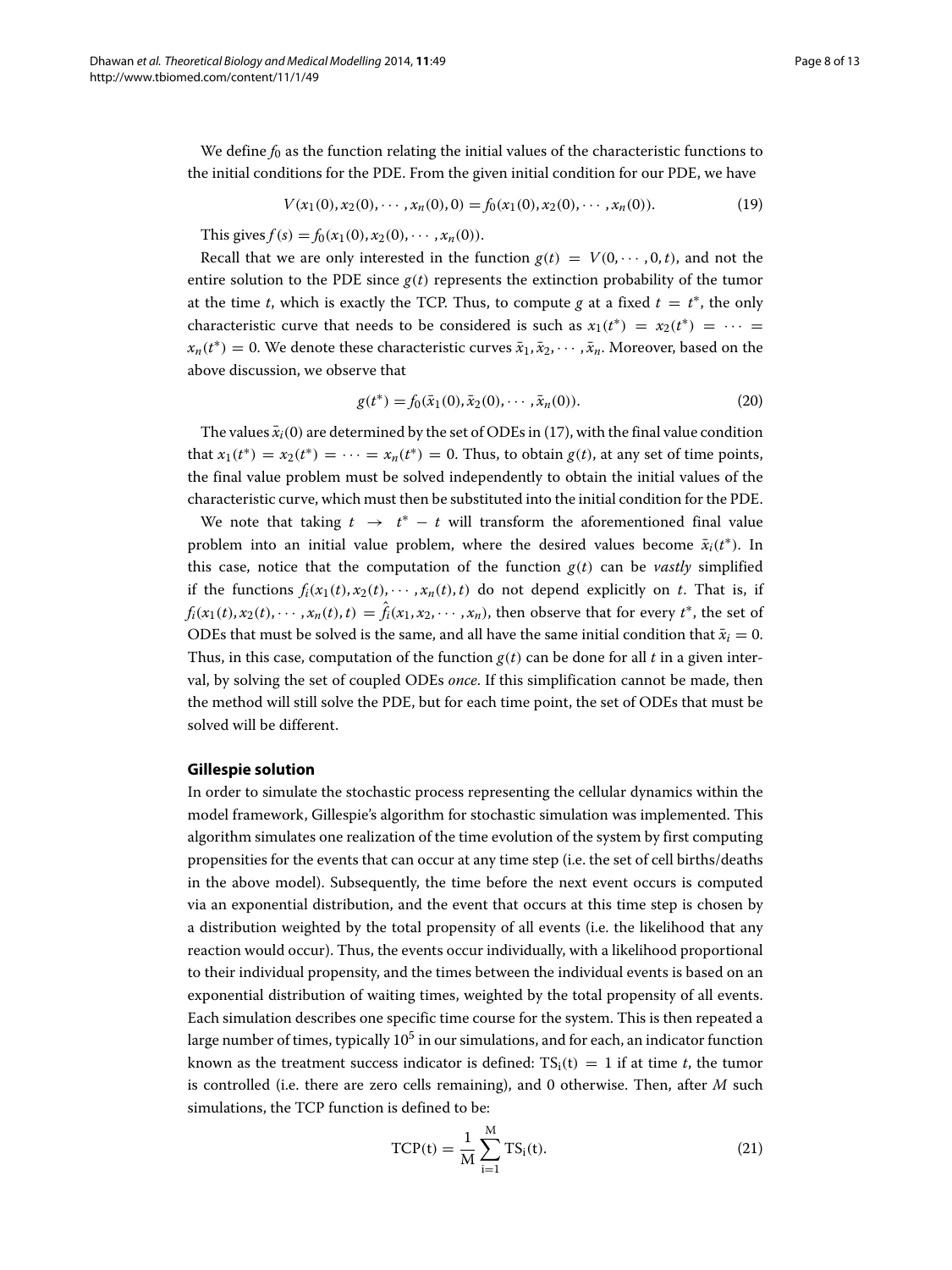The process to calculate  $TS_i(t)$  is: (1) Compute likelihood of each cellular reaction occurring ( $L_i$  for reaction  $R_i$ ). (2) Sum together all likelihoods into quantity  $T_L = \sum_i L_i$ . (3) Compute uniformly distributed random numbers  $p_1$  and  $p_2$  in the interval (0, 1). (4) Compute the next time step of a likelihood reaction, assuming exponentially distributed times  $dT = -\ln(p_1)/T_L$ . (5) Update time variable by adding time step computed *t* = *t* + *dT*. (6) Determine which reaction to carry out: if  $L_{i-1}/T_L \le p_1 \le L_i/T_L$ , carry out reaction *Ri*. (7) Update the cellular population variables, assuming reaction *Ri* was carried out. (8) If number of stem cells is zero, treatment success is one and terminate program, else treatment success is zero and repeat step 1. (9) If time is greater than the max simulation time, treatment success is zero and terminate program.

We illustrate the effectiveness of the numerical method presented in solving for the TCP for the active quiescent model that was outlined previously. To do this, we compare the TCP as computed by a high number of Gillespie simulation runs with the TCP as computed by the output of the numerical method.

To obtain a proper stochastic limit, we use a small number of each type of cell, letting  $a_0 = 10^2 = q_0$ . Using these and the rest of the parameter values mentioned in Section ['Stochastic two-compartment model with \(a\)symmetric proliferation'](#page-2-2), we obtain the TCP plot depicted in Figure [3.](#page-8-0) In this plot, both the numerical solution, computed by an implementation of the method presented above, as well as the Gillespie solution are plotted, to highlight the high degree of similarity between the curves. In order to quantify the degree to which these curves agree, we sample both curves at the nine time points corresponding to  $t = 0, 3, 6, \cdot, 24$  and compute a root-mean-square distance between the two vectors representing the TCP values of the Gillespie and numerical solutions to obtain 0.022, which is indeed very small.

Next, to check the relevance of the two-compartment model, we plot the TCP vs. time for different values of asymmetric division, *f* . As discussed in Section ['Stochastic two-](#page-2-0)

<span id="page-8-0"></span>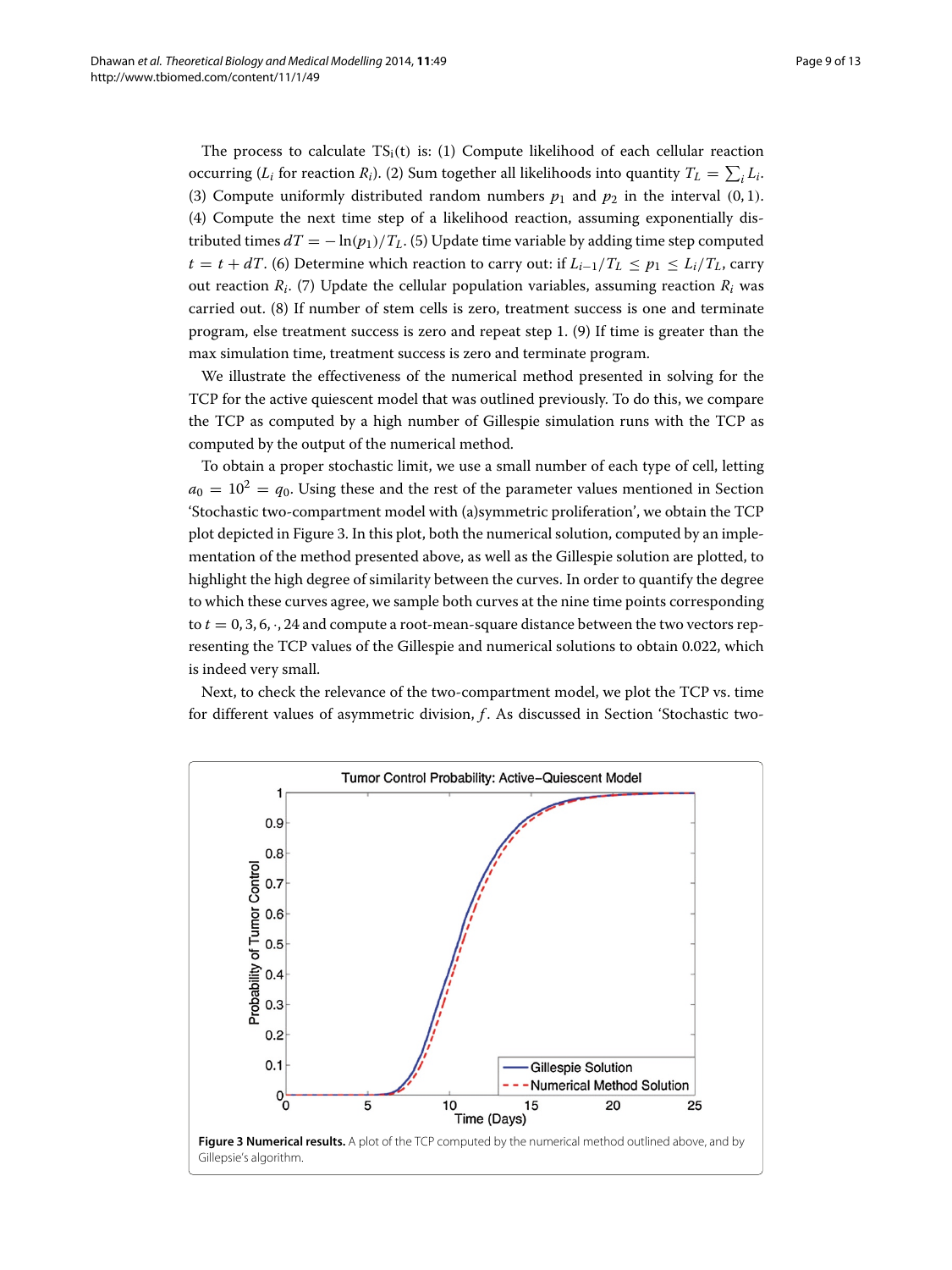[compartment model with \(a\)symmetric proliferation'](#page-2-0), we do not expect any difference as the physical parameters estimated from clinical data indicate a high-death rate for both the active and quiescent cells which lie deep inside the overlap region of the onecompartment and two-compartment models. As shown in Figure [4,](#page-9-0) this is in fact the case and the  $TCP(t; f)$  plots are almost indistinguishable.

However, if one decreases both death rates, from the values in the phase diagram in Figure [1,](#page-5-1) one should expect any difference between the  $TCP(t; f)$  to reveal itself. One example is plotted in Figure [5,](#page-10-0) with death rates  $\Gamma_a = 0.08$ /Gy and  $\Gamma_a = 0.1$ /Gy. Using the phase diagram, we can see that these values correspond to a point in the  $\Gamma_a - \Gamma_a$  plane very close to the  $f = 1$  phase-boundary. This explains why the TCP graph for  $f = 1$  in Figure [1](#page-5-1) appears to approach unity on a much longer time scale than the other graphs. Similarly, one can expect the characteristic saturation time of the TCP (i.e. the time to reach unity) to tend to infinity as we choose death rates (by varying the dose of radiation) that cross the phase boundary corresponding to that asymmetric proliferation factor *f* .

# **Discussion**

In this work, we have investigated a two-compartment stochastic model for the tumor control probability by including the asymmetric nature of division of active cells into either quiescent cells or active cells. We argue that the method suggested by [\[11\]](#page-12-3) does not properly address the coupled nature of the joint probability distribution of the active and quiescent populations and have presented an alternative consistent approach. We

![](_page_9_Figure_6.jpeg)

<span id="page-9-0"></span>![](_page_9_Figure_7.jpeg)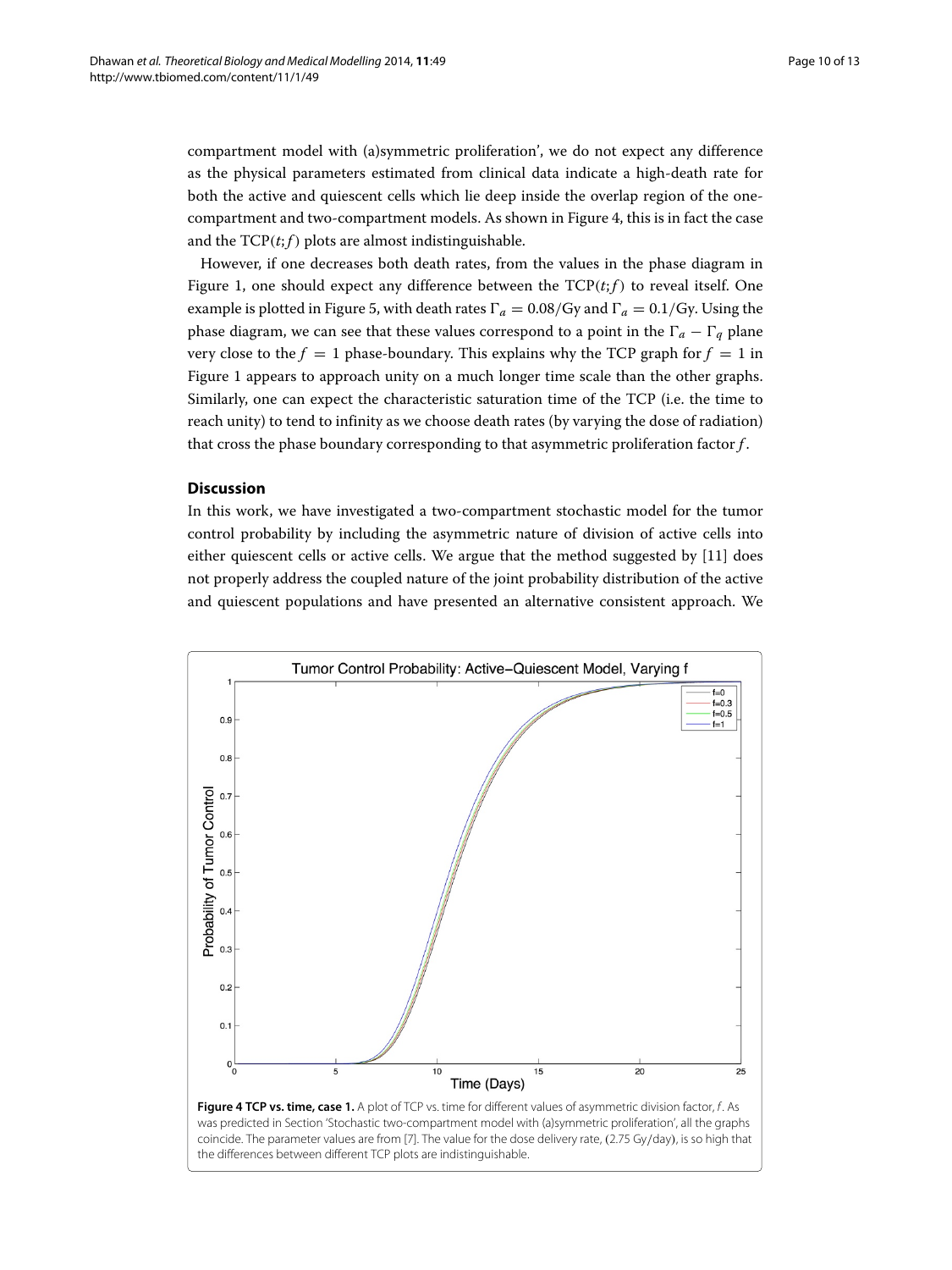![](_page_10_Figure_2.jpeg)

<span id="page-10-0"></span>have analytically derived all regimes of the phase diagram of  $TCP = 0, 1$  in steadystate, for variable division and conversion rates and also separately the phase diagram of  $TCP = 0, 1$  for varying death rates. From the phase diagram, we may conclude that the two-compartment model diminishes the effects of the original birth-death model of [\[6\]](#page-11-5) while the significantly lower death rates (dose delivery rates and radio-sensitivities) can be addressed with a two-compartment model which includes cell cycle effects. The phase boundaries obtained for the  $TCP = 0$  and  $TCP = 1$  regimes can be used to crudely determine a dose cutoff suitable for tumor control for tumors comprised of different populations of active and quiescent cells, when death rates are low enough between treatments being compared so that parameters such as *f* become significant. We note that the time to achieve tumor control depends on the distance from the phase boundary, and those parameters within the  $TCP = 1$  regime but very close to the phase boundary may not be able to achieve tumor control in a realistic time frame.

We also note now that there is a significant difference in the results computed via the method presented here and the results presented in [\[10\]](#page-12-2) using similar parameter values. In [\[10\]](#page-12-2), the computed TCP curve shows that the time to cure for a population of 1000 cells in total is approximately 20 hours, which is much less than the 20 days predicted by the model presented here (for a smaller population of 100 cells).

To complete the analysis we have presented a comprehensive numerical approach to compute the TCP as a function of time. The numerical method (which we call the Final Value Method), when implemented to solve the TCP problem for the above case and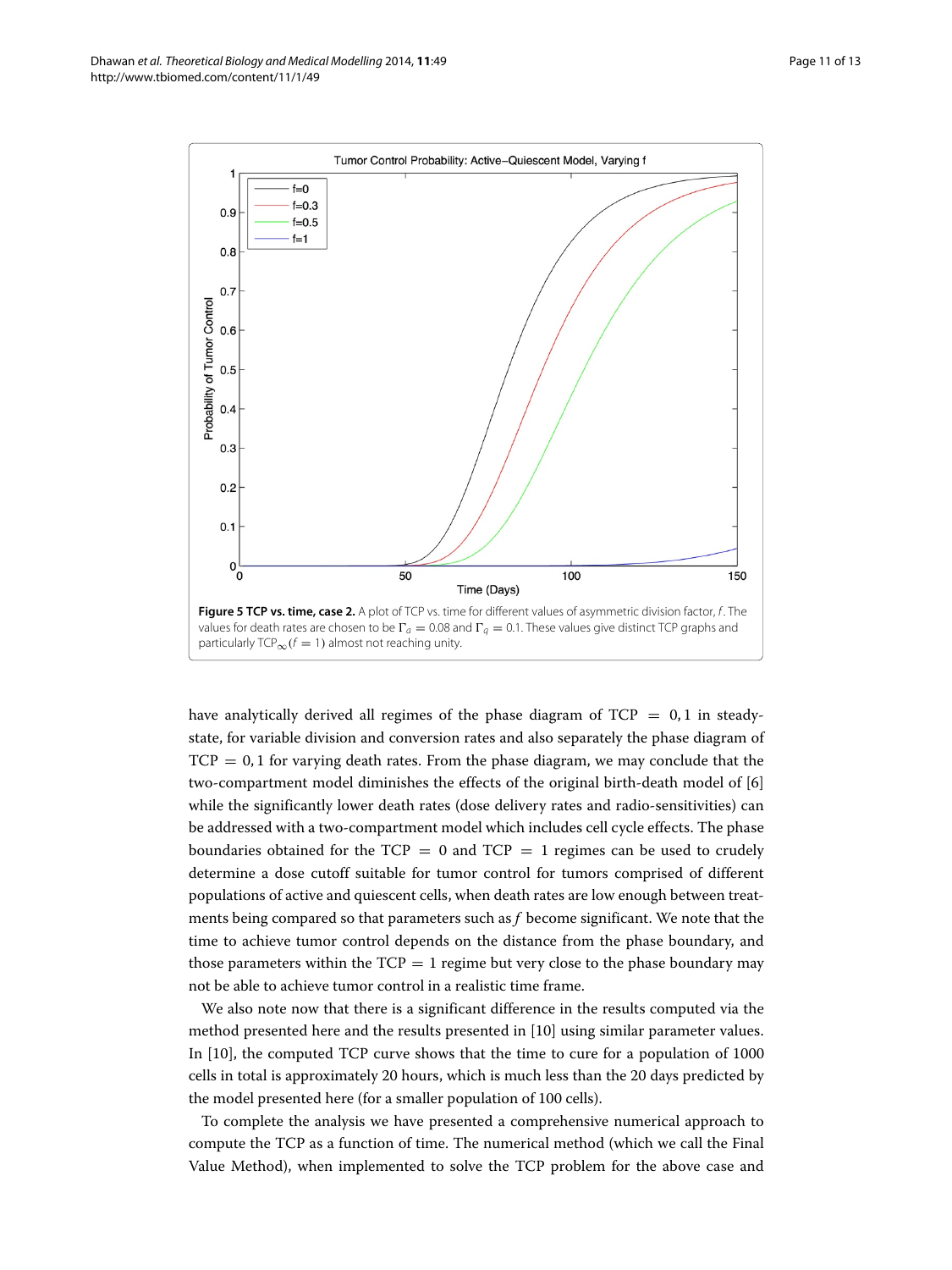parameter set, can be seen to solve the PDE, producing nearly identical solutions to that of the Gillespie algorithm, which is a good approximation to the true solution. Based on the work presented here, we may conclude that the final value method is a new way to numerically solve any PDE with an initial condition that is of a form appropriate for the method of characteristics. In the case presented above, this method has been utilized to solve the real-world problem of computing the TCP for a model based on incorporating cell-cycle effects into radiotherapy treatment planning, by using a two-compartment model for the active and quiescent cells.

To compare the analytical and numerical results, we used a constant dose of radiation, which might be useful (for example) for in vitro experiments. However, our numerical methods are robust enough to account for the time dependent cases, and thus can be applied to compare the TCP for various fractionation protocols. There are several assumptions that can be improved in future works. For instance, it is experimentally known that radiation may induce cell quiescence. Thus, an extension of our model is to include a transition from survived active cells to a quiescent state, as a function of radiation administered. In addition, we considered a minimal two-compartment model to take into account the effects of the cell cycle. Thus, a significant generalization of the model is to include the details of cell cycle phases and duration. Finally, one should note that the death rates described in this paper are dose-dependent death rates for radiotherapy, but could easily be interpreted as death rates from chemotherapy for instance. In fact, it is well-known that the cytotoxic effects of chemotherapy primarily impact cells actively proliferating within the cell cycle, so here the division between active and quiescent cell populations become important. Thus, one may anticipate that the framework presented in this paper can be extended to study the effects of other treatments for tumor control, such as chemotherapy.

#### **Competing interests**

The authors declare that they have no competing interests.

#### **Authors' contributions**

Calculated the phase boundaries: KK. Performed numerical simulations: AD. Analyzed the result: AD, KK, MK. Wrote the manuscript: AD, KK, MK, SS. Designed the study: MK, SS. All authors read and approved the final manuscript.

#### **Acknowledgements**

This work was financially supported by the NSERC/CIHR Collaborative Health Research Grant (to MK and SS).

#### **Author details**

<sup>1</sup> Department of Mathematics, University of Waterloo, N2L 3G1 Waterloo, ON, Canada. <sup>2</sup>School of Medicine, Queen's University, K7L 3N6 Kingston, ON, Canada. <sup>3</sup>Centre for Mathematical Medicine, Fields Institute, M5T 3J1 Toronto, ON, Canada.

Received: 29 August 2014 Accepted: 21 October 2014 Published: 22 November 2014

#### **References**

- <span id="page-11-0"></span>1. Sinclair W: **The shape of radiation survival curves of mammalian cells cultured in vitro.** Biophys Aspects Radiat Qual 1966, **58**(1):21–43.
- <span id="page-11-1"></span>2. Munro T, Gilbert C: **The relation between tumour lethal doses and the radiosensitivity of tumour cells.** Br J Radiol 1961, **34**(400):246–251.
- <span id="page-11-2"></span>3. Källman P, Ågren A, Brahme A: **Tumour and normal tissue responses to fractionated non-uniform dose delivery.** Int J Radiat Biol 1992, **62**(2):249–262.
- <span id="page-11-3"></span>4. Horas JA, Olguín OR, Rizzotto MG: **Examining the validity of poissonian models against the birth and death tcp model for various radiotherapy fractionation schemes.** Int J Radiat Biol 2010, **86**(8):711–717.
- <span id="page-11-4"></span>5. Hanin LG: **Iterated birth and death process as a model of radiation cell survival.** Math Biosci 2013, **169**(1):89–107. 6. Zaider M, Minerbo G: **Tumour control probability: a formulation applicable to any temporal protocol of dose**
- <span id="page-11-6"></span><span id="page-11-5"></span>**delivery.** Phys Med Biol 2000, **45**(2):279. 7. Dawson A, Hillen T: **Derivation of the tumour control probability (tcp) from a cell cycle model.** Comput Math Methods Med 2006, **7**(2–3):121–141.